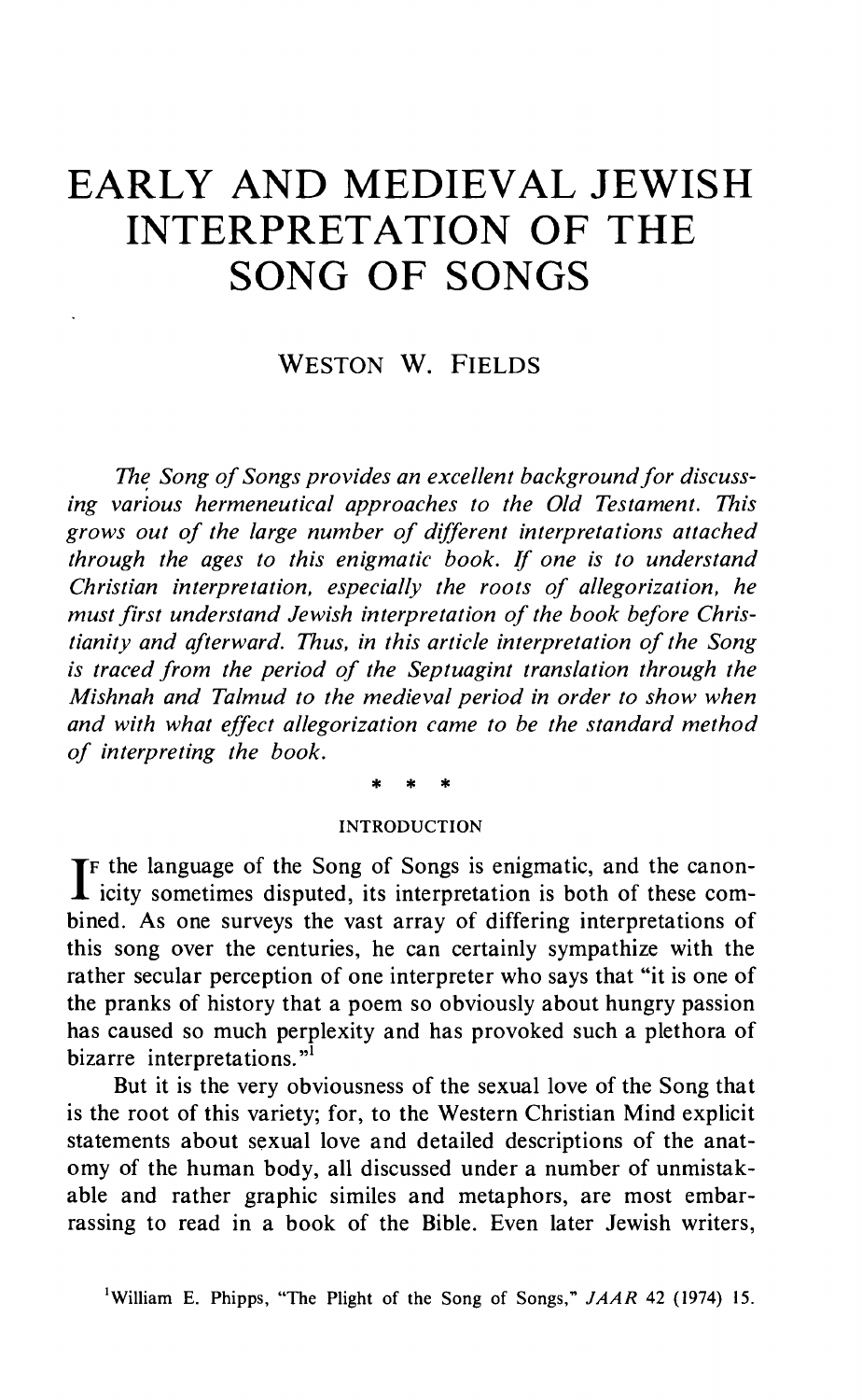apparently influenced by their Christian counterparts, found the sexual descriptions of the Song rather too lucid.<sup>2</sup>

The history of the interpretation of the Song is thus largely the history of Jewish and Christian interpreters' methods of dealing with this embarrassment, and their commentaries are more often commentaries on themselves and their times than on the Song.

If one accepts the hermeneutical principle that the primary goal of the interpreter is to discover the original meaning and intention of the author of a biblical book, he must try as much as is possible to let himself be controlled in his interpretations by the same cultural norms which controlled the writers. In the case of the Song of Solomon, the interpreter must be especially careful that he does not judge the book on the basis of his Western culture, question its canonicity, and allegorize its historical meaning away so completely that its original intention, meaning, and use are entirely obscured. If a great many of the interpreters over the centuries have been unable to do that, let judgment not fall too harshly upon them: one must first judge himself.

An important piece in the hermeneutical puzzle is the contribution of early Jewish scholars. The song is, after all, Jewish in origin and use. And while ancient indications about its early interpretation are neither authoritative nor binding, they are often instructive-even essential-for understanding interpretations that came later, especially during medieval, reformation, and modern times.

This article, therefore, explores Jewish interpretation of the Song of Solomon from the earliest records of such endeavors through the medieval period in order to demonstrate that (I) there is no record of allegorization in the earliest period and (2) allegorization became the predominant method of interpretation in the later periods. A subsequent study may trace Christian interpretation from the apostolic era up until the Reformation in order to show similarities and contrasts between the two groups in general.

Such a survey of past interpretations is useful not only because it is never wise to ignore the work of those who have previously struggled with these same questions, but also because seen in the more distinct perspective of time, some interpretations condemn themselves and others commend themselves, and the field of possibilities becomes at once smaller and more comprehensible.

<sup>&</sup>lt;sup>2</sup>On the subject of Jewish attitudes toward sex and related matters, including adultery and divorce, see Louis M. Epstein, *Sex Laws and Customs in Judaism* (New York: Ktav, 1967).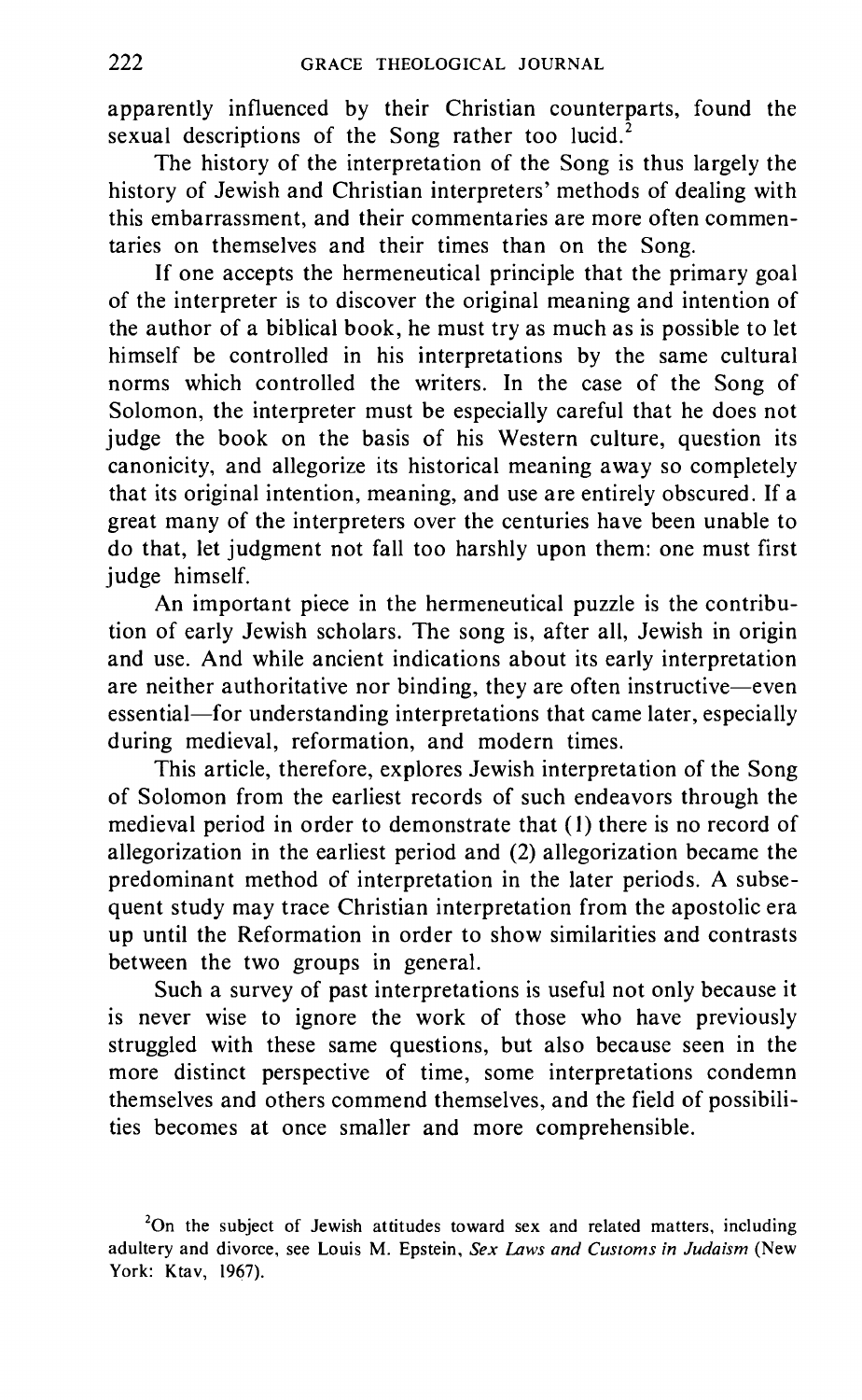## THE SEPTUAGINT

One might have expected to put the interpretation found in the Targumim first in the line of Jewish interpretations, but for reasons explained below, it is probably best to consider them later than some other interpretations.

Since all translations in some sense reflect the views of the translators, it is not unreasonable to suppose that the LXX in some ways reflects the views of the Jews who made it,<sup>3</sup> however unorthodox these Alexandrian Jews are supposed to have been. If the Letter of Aristeas is accepted substantially as it stands (as it was at least up to and especially by Augustine, who placed it almost on the level of the original text), then the translation of the LXX would be dated about the middle of the third century B.c., during the reign of Ptolemy II.<sup>4</sup> Scholars are not generally disposed to accept it as entirely genuine, however, and so usually date the translation later, a position most recently defended again by Würthwein.<sup>5</sup> But whatever the decision on that matter, even Jellicoe suggests a *terminus ante quem* of 170 B.C.<sup>6</sup>

It has been thought by some that an allegorical interpretation is already evident in the LXX translation of the Song of Songs. The main passage adduced to prove this alleged allegorism is 4:8, where the LXX renders *אמ*נה by από αργής πίστεως, "from the top of faith," for the Hebrew "from the top of Amana." But the weakness of this argument is obvious to anyone familiar with the inconsistent, sometimes almost capricious way that the LXX, Josephus, and others transliterate and translate Hebrew proper names. It is further disproved by the rendering of חִרְצָה, "Tirzah," by ευδοκία, "delight," (6:4), and of **:J"!** ~ **-n;l,** "noble daughter," by 8uyatEp Na8ciB "daughter of Nadab," (7:2), "whence it is evident that the Septuagint frequently

<sup>3</sup>Orlinsky cautions, however, that just because the LXX translators often rendered the text literally word-for-word does not mean that they understood it that way (Harry M. Orlinsky, "The Septuagint As Holy Writ and the Philosophy of the Translators," *HUCA* 46 [1975] 106).

Augustine, *The City of God,* 18:42, 43; Sidney Jellicoe, *The Septuagint and Modern Study* (Oxford: Clarendon, 1968) 47. Cf. also the very excellent "History of the Septuagint Text" in Alfred Rahlfs, ed., *Septuaginta,* Vol. I (Stuttgart: Wiirtembergische Bibelanstalt, 1935) xxii-xxxi; and Ernst Wiirthwein, *The Text of the Old Testament,* trans. Erroll F. Rhodes (Grand Rapids: Eerdmans, 1979) 49-68. 5

Wiirthwein, *The Text of the Old Testament,* 51-53. Cf. H. B. Swete, *Introduction to the Old Testament in Greek* (2nd ed.; Cambridge: Cambridge University, 1902) 1-28; and Paul Kahle, *The Cairo Geniza* (Oxford: Basil Blackwell, 1959) 209-15. For an introduction to and the full text of the letter, see Herbert Andrews, "The Letter of Aristeas" in *APOT,* 2. 83-122. 6

Jellicoe, *The Septuagint and Modern Study,* 49.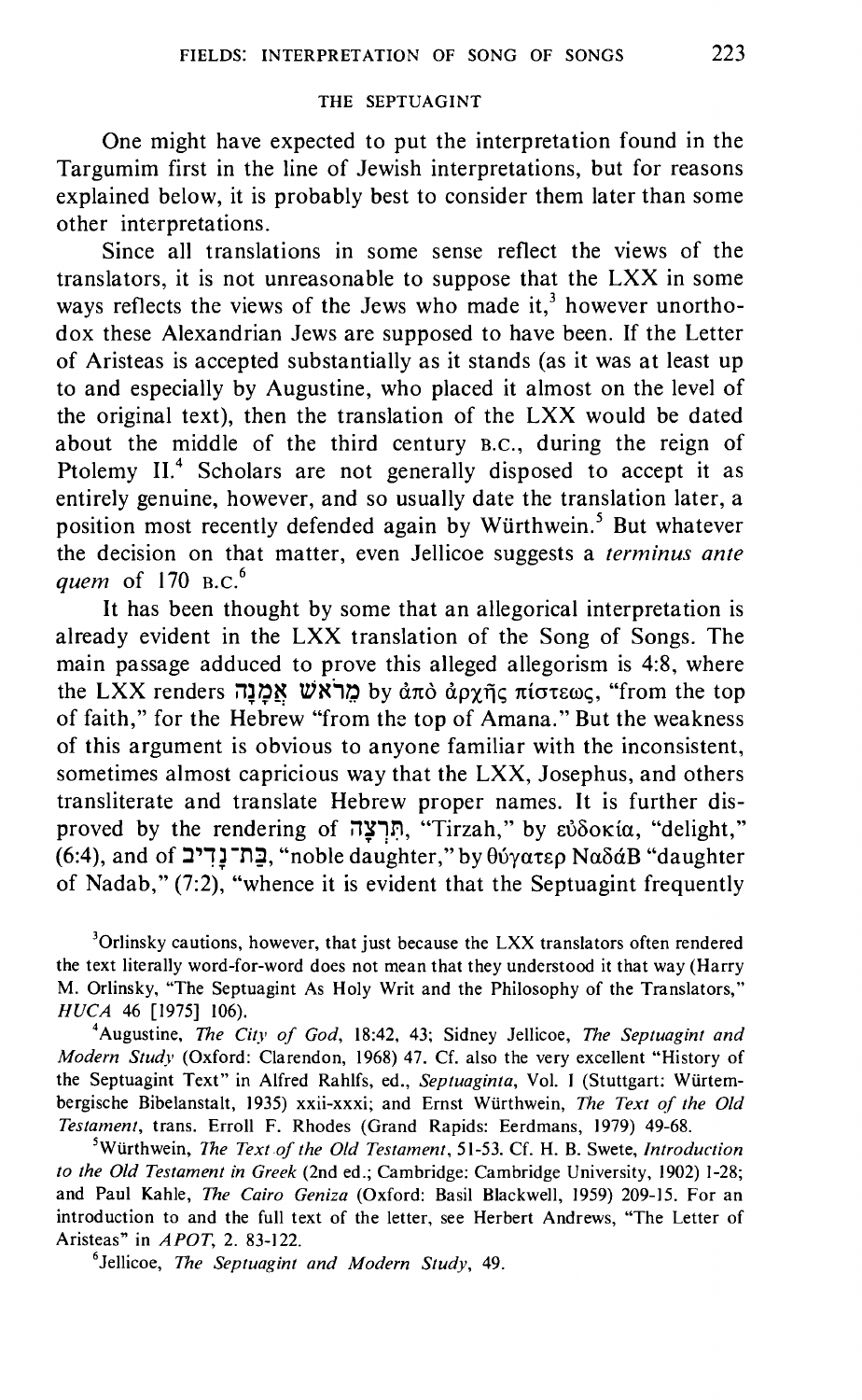mistook *proper names* for appellatives and adjectives, and vice versa."<sup>7</sup> There does not seem to be any indication otherwise that the early Jews allegorized the Song, though such a practice would not have been particularly surprising even in this early period.

#### **BEN SIRA**

Dated about the end of the fourth century B.C. to the upper half of the third century B.C.,<sup>8</sup> Ben Sira (Ecclesiasticus, Sirach, Ben Sirach) is possibly older than the LXX translation.<sup>9</sup> The author often approaches an artistic level of Hebrew comparable to that of the OT, so steeped was he in the classical tradition.<sup>10</sup>

The first of the passages which have been used to prove that Ben Sira reflects allegorical interpretation of the Song of Solomon is 47:17. Speaking in an apostrophe to Solomon, 47:17 says:  $\dot{\epsilon}$ v  $\dot{\omega}$ δαῖς καί παροίμιαις καί παραβολαΐς καί έν έρμνηείαις άπεθαύμασάν σε  $\chi$ @pau, "by your songs, proverbs,<sup>11</sup> parables, and interpretations<sup>12</sup> you caused the people astonishment." This is the Greek translation of the Hebrew words שִׁיר מֻּשָׁל, מֻשָּׁל and תַּדְיָה and הַאֲחָיִי Ben Sira was referring to all the works generally accorded him by the OT (Prov. 1:6 and 1 Kgs 4:32).<sup>14</sup> By this reference to Solomon's παραβολαΐς αιωιγνάτων, "riddles, dark sayings," in 47:15, some have concluded that he was referring to hidden allegories in the Song of Solomon.<sup>15</sup> It seems. however, that since Solomon's songs are mentioned separately, Ben Sira is not referring to inherent allegories in the Song of Solomon.

<sup>7</sup>Christian David Ginsburg, *The Song of Songs and Coheleth* (New York: Ktav, reprinted, 1970) 21.

<sup>8</sup>G. H. Box and W. O. E. Oesterley, "Sirach," APOT, 1. 294. For a short introduction and more up-to-date bibliography, see Leonhard Rost, Judaism Outside the Hebrew Canon, trans. David E. Green (Nashville: Abingdon, 1971) 64-69.

<sup>9</sup>Box and Oesterley, "Sirach," 294.

<sup>10</sup>Tadeuz Penar, Northwest Semitic Philology and the Hebrew Fragments of Ben Sira (Rome: Biblical Institute Press, 1975) 2.

 $11$ *LSJ*, 1342.

<sup>12</sup>Ibid., 690.

<sup>13</sup>For the usage of these and other words in Sirach, see D. Barthelémy and O. Rickenbacher, eds., Konkordanz zum Hebräischen Sirach (Göttingen: Vandenhoeck & Ruprecht, 1973). For further comparison between the Hebrew text and the LXX, see Elmar Camilo Dos Santos, An Expanded Hebrew Index for the Harch-Redpath Concordance to the Septuagint (Jerusalem: Dugith, n.d.). See also Yigael Yadin, The Ben Sira Scroll from Masada (Jerusalem: Israel Exploration Society, 1965).

<sup>14</sup>Box and Oesterley translate from the Hebrew: "By thy songs, parables, dark speeches, and satires thou didst cause astonishment to the peoples ("Sirach," 498).

<sup>15</sup>There is a textual variant here where the Hebrew text is mutilated. Box and Oesterley translate "And didst gather parables like the sea," following another variant (ibid., 497).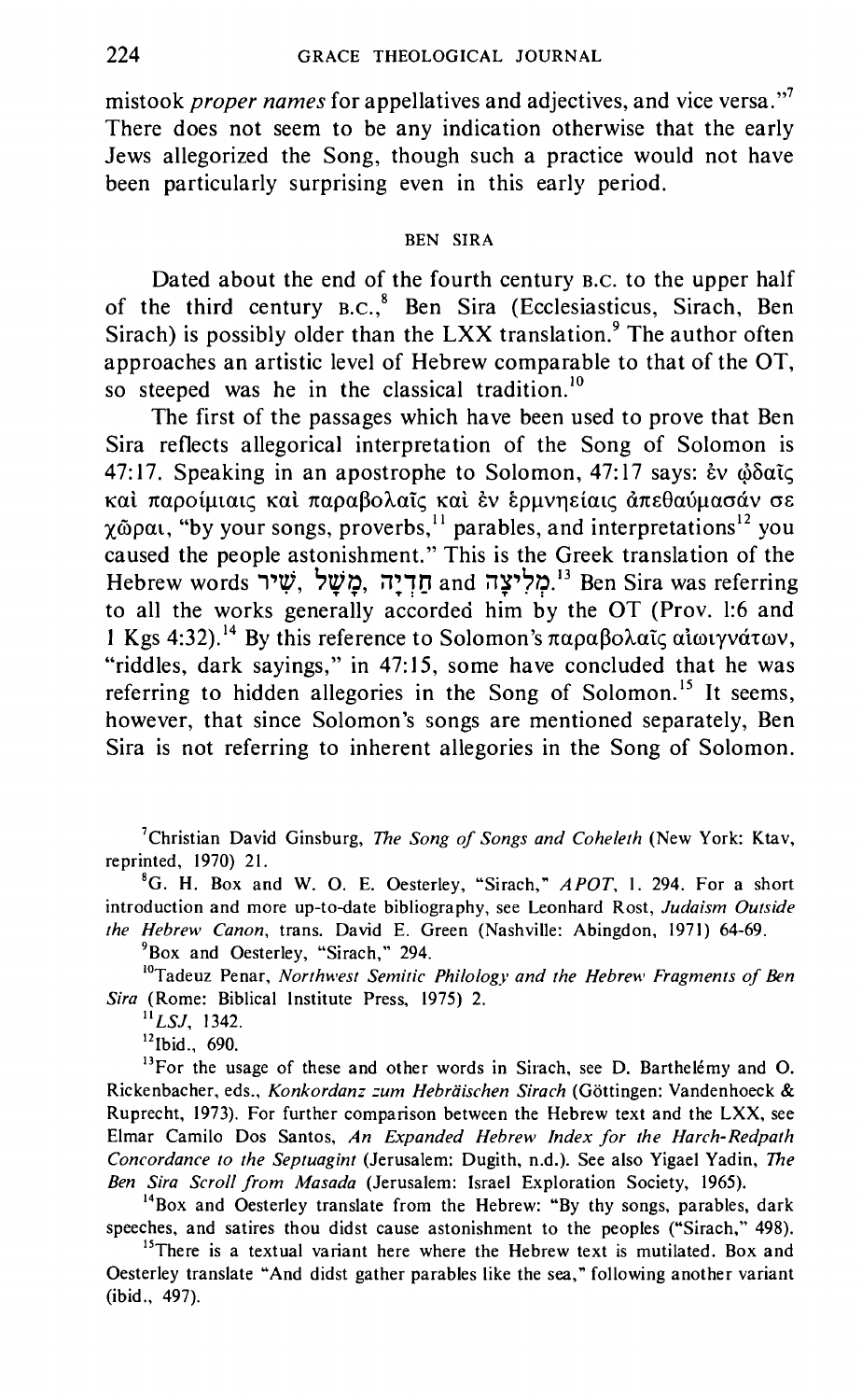### THE BOOK OF WISDOM

The apocryphal book of Wisdom (of Solomon) has also been supposed to support the allegorical interpretation of the Song of Solomon. Dating from about the middle of the second century  $B.C.<sup>16</sup>$ the book states in 8:2, representing Solomon as speaking to Wisdom: Ταύτην έφίλησα και εξεζήτησα έκ νεότητός μου και εζήτησα νύμφην άγαγέσθαι έμαυτώ και έραστης έγενόμην τοῦ κάλλους αὐτῆς, "Her I loved and sought since my youth to bring her (home) for my own bride, and I became an admirer of her beauty." Because Solomon is here made to speak of Wisdom as his bride, it has been supposed that this is an explanation of the Song of Songs, as though the brides were the same. But only a perusal of the two books will convince the reader that there is no intentional resemblance whatever.<sup>17</sup>

#### **JOSEPHUS**

Josephus (A.D. 37-95) is supposed to have understood the Song in an allegorical sense, but it is never quoted by him. The ground of this contention is his arrangement of the books of the OT. Of the twenty-two books he mentions as canonical (τὰ δικαίως [θεῖα] πεπιστεύμενα), <sup>18</sup> he describes five as Mosaic, ascribes thirteen to "the prophets," and αί δε λοιπαί τέσσαρες ύμνους είς τον θεόν και τοίς άνθρώποις υποθήκας τοῦ βίου περιέγουσιν, "the remaining four are hymns to God and rules for the life of men" (Psalms, Job, Proverbs, and Ecclesiastes).<sup>19</sup> Thus, he would have placed the Song among the prophets, and would have interpreted it allegorically.<sup>20</sup> But since Josephus also puts such historical books as Esther and Ruth among the prophets, it cannot follow that all "prophetical" writings were interpreted allegorically automatically, though it is true that both of them were sometimes interpreted allegorically as well.<sup>21</sup> Furthermore, Leiman makes a good case for putting the Song in the last classification.<sup>22</sup>

<sup>16</sup>Samuel Holmes, "Wisdom of Solomon," APOT, 1. 520; cf. Rost, Judaism outside the Hebrew Canon, 56-60.

 $17A$  conclusion reached as far back as Ginsburg (Song of Songs and Coheleth, p. 23).

<sup>18</sup> Josephus, Against Apion, 1:8:39 (in the *Loeb Classical Library* edition).  $^{19}$ Ibid., 1:8:40.

<sup>20</sup>See Johann Friedrich Kleuker, Samlung der Gedichte Salomons sonst der Hohelied oder Lied der Lieder (Hamburg: ben Philipp Heinrich Perrenon, 1780) 54; and W. E. Henstenberg, Das Hohelied Salomonis (Berlin; Verlag von Ludwig Dehmigfe, 1853) 255.

<sup>21</sup>Ginsburg prefers to place the book among the last four mentioned, though he does not explain how the five are then added up by Josephus as four (Ginsburg, Song of Songs and Coheleth, 23).

<sup>22</sup>Sid Z. Leiman, *The Canonization of Hebrew Scripture*, vol. 47 of *Transactions* of the Connecticut Academy of Arts and Sciences (Hamden, CT: Archon, 1976) 32-33.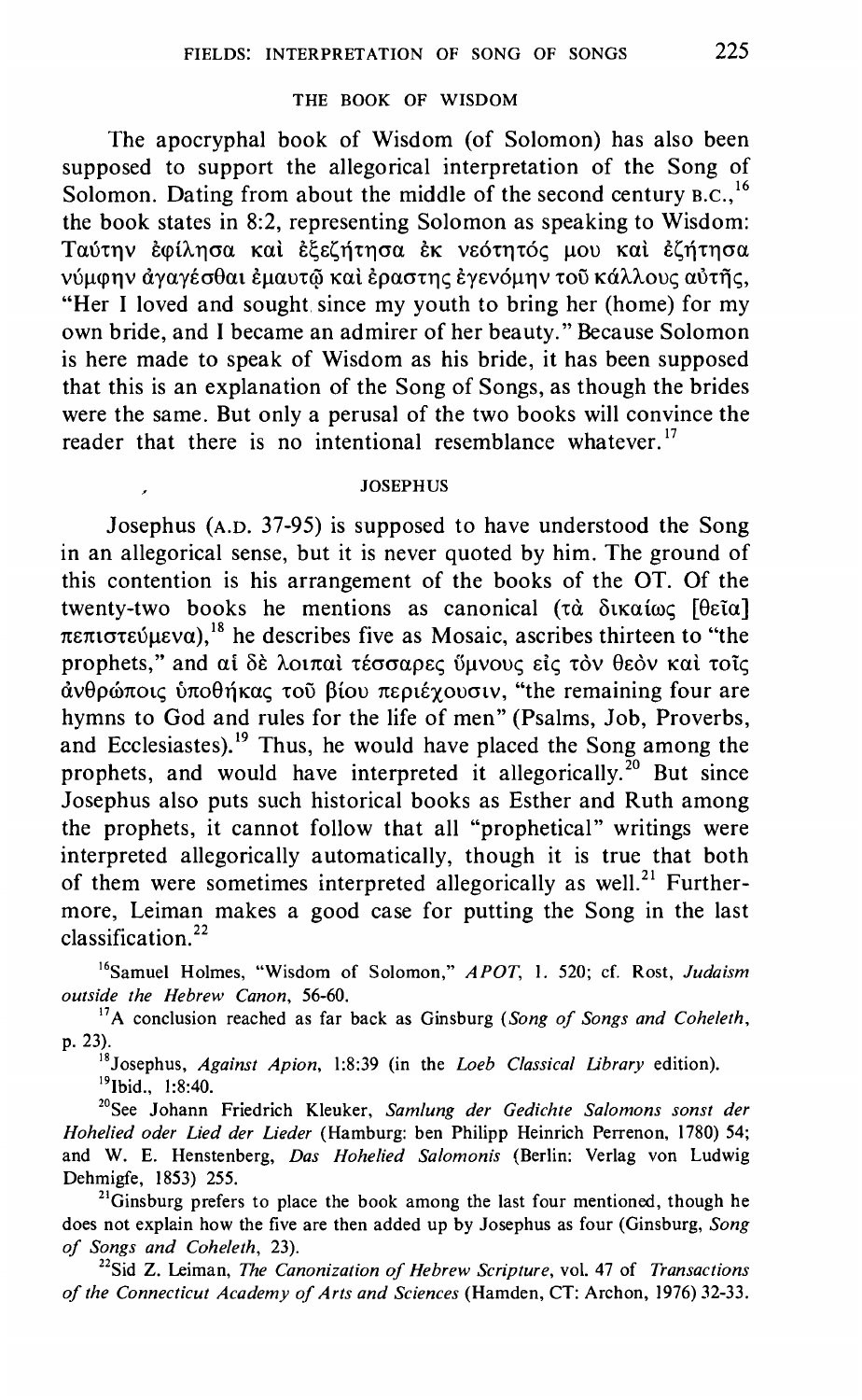#### 4 EZRA

The book of 4 Ezra, also dating from about the middle of the second century B.c., is sometimes claimed as one of the earliest indications of the allegorical interpretation of the Song of Solomon by Jews.<sup>23</sup> Concerning this Audet states: "En premier lieu, il est inexact d'affirmer que 'les Juifs ont toujours entendu le Cantique au sens allégorique.<sup>"24</sup> He contends that "le plus ancien témoignage connu d'une telle intérpretation est celui de IV Esdras, V, 24-26; VII, 26, et encore est-il loin d'être décisif."<sup>25</sup> It would appear that the passage is less than decisive indeed, but following are the verses that have been used: "And I said: 0 Lord my Lord, out of all the woods of the earth and all the trees thereof thou hast chosen thee one vine; out of all the lands of the world thou hast chosen thee one planting ground; out of all the flowers of the world thou hast chosen thee one lily; out of all the depths of the sea thou hast replenished for thyself one river; out of all the cities that have been built thou hast sanctified Sion unto thyself"  $(4 \text{ Ezra } 5:23-26a).^{26}$ 

The figures allegedly taken from the Song of Solomon and interpreted allegorically are the lily (Cant 2:2); the dove (Cant 2:14); and the stream (Cant 4:15). Box accepts this as an indication that the allegorical interpretation was in vogue,<sup>27</sup> but the hesitancy of Audet to draw this conclusion is commendable. Even if this would prove an allegorical interpretation by the writer of 4 Ezra, it would not prove such was normative for all Jews at that time.

#### THE TALMUD

The work known as the Talmud (completed ca. 5th-6th centuries A.D.) consists primarily of two parts: the Mishnah, which constitutes the text, and the Gemara, which constitutes the commentary by the Amoraim or public lecturers on the Mishnah. The study of the Mishnah was pursued in two main geographical locations: Babylon and Tiberias. The Gemara from Babylon is called the Babylonian

Leiman puts Job among the prophetical books so that the last section of Josephus contains Psalms, Proverbs, Ecclesiastes, and the Song of Songs. See also Leiman, ed., *The Canon and Masorah of the Hebrew Bible* (New York: Ktav, 1974). 23G. H. Box, "4 Ezra," *APOT,* 2. 552-53; Rost, *Judaism outside the Hebrew* 

*Canon,* 120-25. 24"In the first place, it is inaccurate to conclude that 'the Jews always interpreted

the Song allegorically' " (Jean-Paul Audet, "Le Sens du Cantique des Cantiques," RB 62 [1955] 200).<br><sup>25</sup>"The most ancient testimony known of such an interpretation is that of 4 Ezra

<sup>5:24-26; 7:26,</sup> and yet it is far from being decisive" (ibid.).<br> $^{26}$ Box, "4 Ezra," 571.<br> $^{27}$ Ibid., n. on v 23.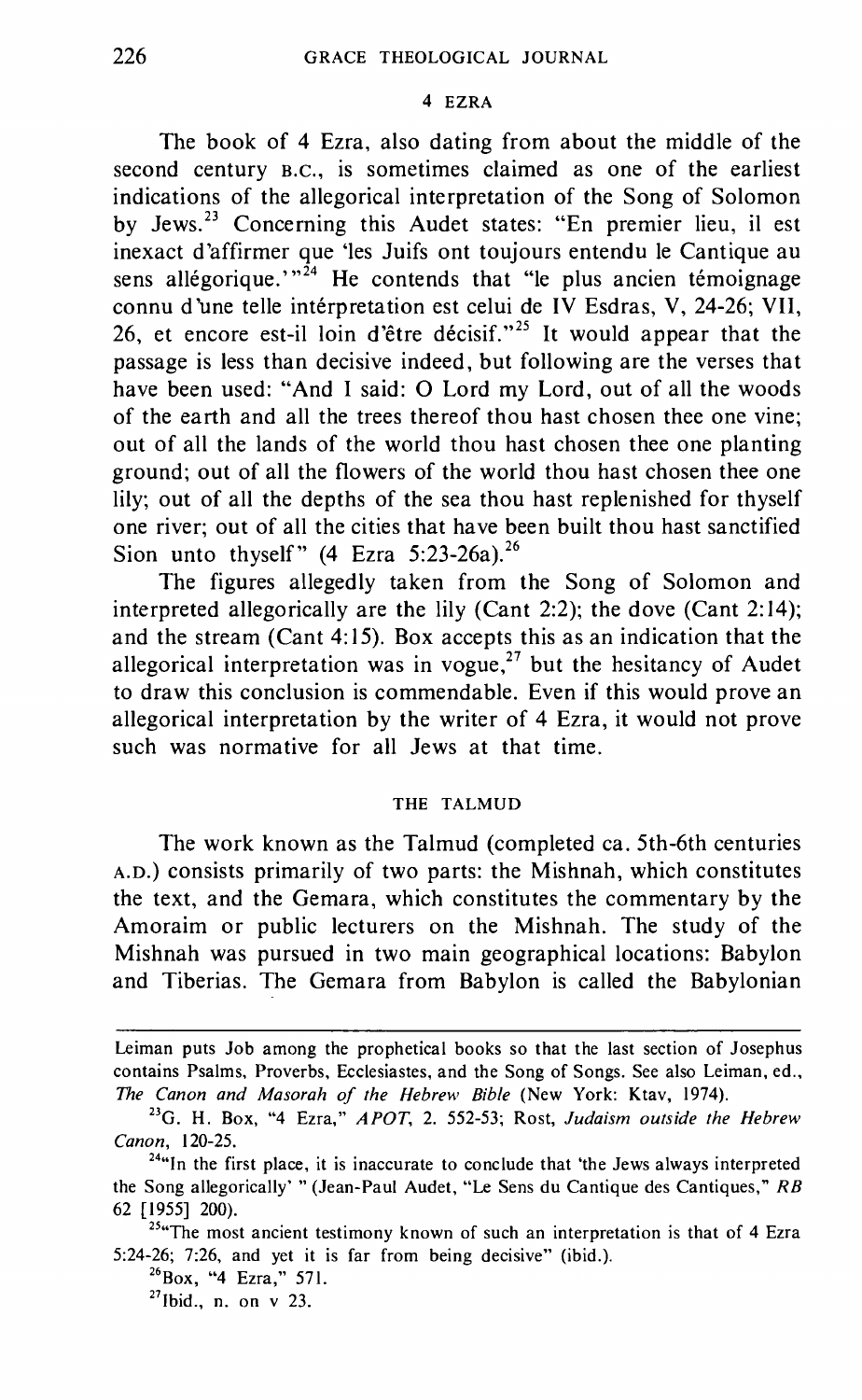Talmud, and that from Tiberias is called the Jerusalem Talmud, and both of these together with the Mishnah are called the Talmud, though the distinction is generally made between the Babylonian and Jerusalem or Palestinian.<sup>28</sup>

In the Mishnah, Yadaim 3:5, there are some interesting statements about the Song of Songs. One is the assertion, quoted more fully above, of its canonicity: "All the Holy Scriptures render the hands unclean. The Song of Songs and Ecclesiastes render the hands unclean."<sup>29</sup> It is further stated that Rabbi Akiba said: "God forbid! no man in Israel ever disputed about the Song of Songs (that he should say) that it does not render the hands unclean, for all the ages are not worth the day on which the Song of Songs was given to Israel; for all the Writings are holy, but the Song of Songs is the Holy of Holies."<sup>30</sup> This is to some an indication that Rabbi Akiba interpreted the Song allegorically. It is true that it is difficult to understand his hyperbolic language if he did not.

It is quite evident that by the time the Talmud was complete the allegorical interpretation of the Song was accepted. From a gemara in Tractate Sanhedrin comes this fascinating application of Cant 7:3 to the Sanhedrin itself:

Gemara: Whence is this [i.e., the seating of the Sanhedrin] deduced? Said R. Aha b. Hanina: From (Solomon's Song, vii.3): "Thy navel is like a round goblet which lacketh not the mixed wine." By "navel" is meant the Sanhedrin. And why were they named navel? Because they used to sit in the middle of the world (according to the Talmud, Jerusalem was the middle of the world and the Temple was in the centre of Jerusalem), and also protected the whole world. And why were they named a "round goblet"? Because the Sanhedrin sat in a circle: "Which lacketh not the mixed wine"-i.e., if one wished to

<sup>28</sup> Hermann L. Strack, *Introduction to the Talmud and Midrash* (Philadelphia: Jewish Publication Society of America, 1931) 5-6; cf. Curt Leviant, ed., *Masterpieces of Hebrew literature* (New York: Ktav, 1969) 97-98; R. Travers Herford, *Christianity*  in Talmud and Midrash (reprinted; New York: Ktav, 1975); Alan Corré, Understand*ing the Talmud* (New York: Ktav, 1975); Richard N. Soulen, *Handbook of Biblical Criticism* (Atlanta: John Knox, 1976) 159; Irving A. Agus, review of Abraham I. Katsh, *Ginze Talmud Babli, JQR* 68 (1977) 121-26; and David Weiss Halivni, *Contemporary Methods of the Study of Talmud, JJS 30 (1979) 192-201.*<br><sup>29</sup>Herbert Danby, ed. and trans., *The Mishnah (Oxford: Oxford University,* 

reprinted, 1974) 781. As background for the Mishnah, see Jacob Neusner, *The Modern Study of the Mishnah* (Leiden: Brill, 1973) and J. Weingreen, *From Bible to Mishnah*  (New York: Holmes and Meier, 1976). On the relationship between Christian hermeneutics and Rabbinics, see Raymond F. Surburg, "Rabbinical Writings of the Early Christian Centuries and New Testament Interpretation," *CTM* 43 (1979) 273-85.<br><sup>30</sup>Danby, *The Mishnah*, 782. For the connection of the Song with the dances

performed on the 15th of Ab, as related in the Mishnah, cf. M. H. Segal, "The Song of Songs," *VT* 12 (1962) 485-87.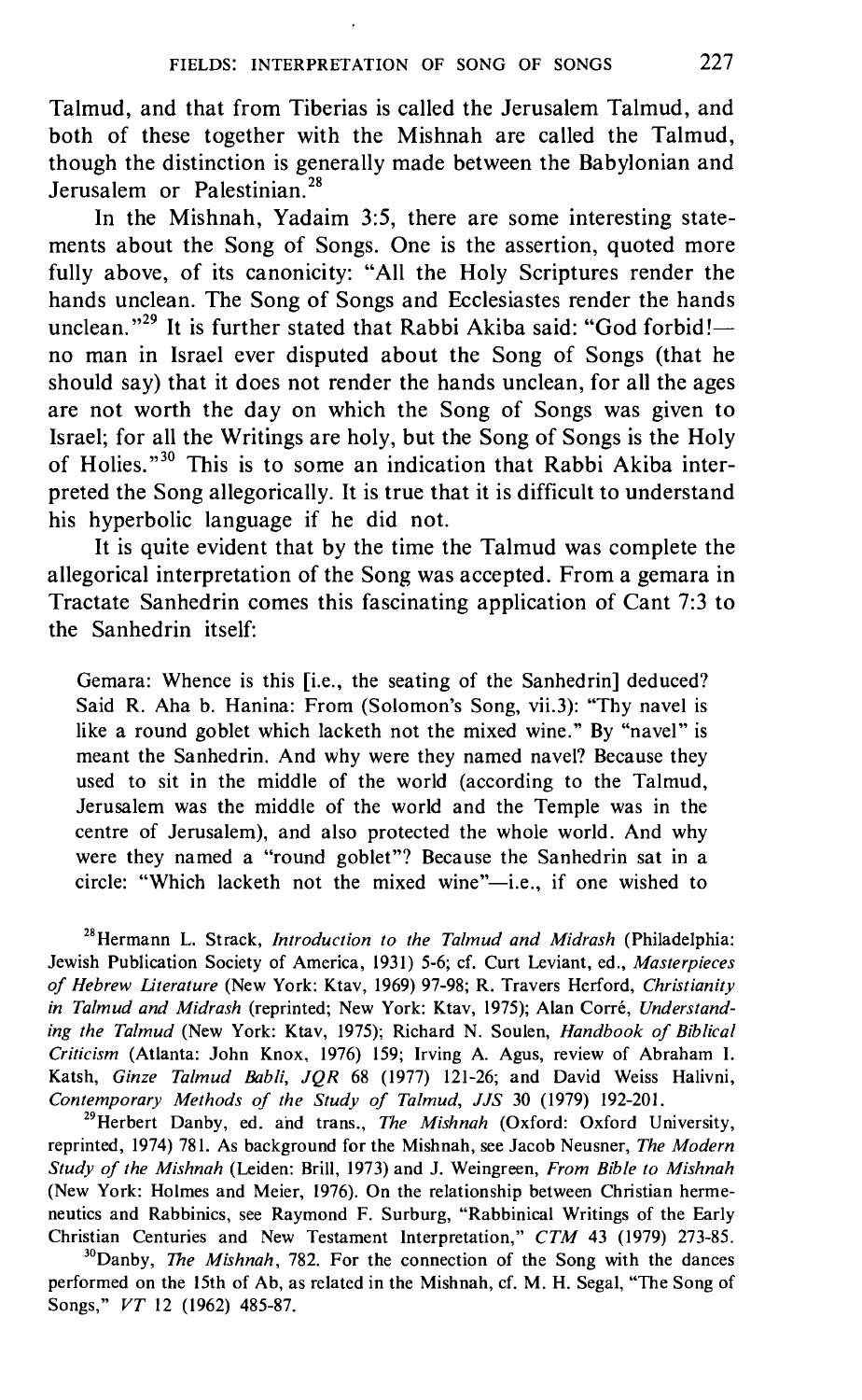leave, it must be seen that besides him twenty-three remained, and if there were less, he must not. $31$ 

Thus, it is during the Christian era that one first encounters indubitably allegorical interpretations of the Song of Solomon at the hands of the Jews.

#### MIDRASH

The Midrashim are biblical expositions coming from the Mishnaic and Talmudic periods. They consist of Halakah, $32$  statements about law, and Haggada, statements of a non-halakic character, principally something devotional, or something which "transcends the first impression conveyed by the scriptural expression."<sup>33</sup> Most of the Midrashic statements on the Song would be Haggada.

A specimen of such allegory is found in Mekilta (Exodus), *Shirata, Beshallah, § 3:* 

R. Akiba said: I will speak of the beauty and praise of God before all the nations. They ask Israel and say, 'What is your beloved more than another beloved that "thou dost so charge us' (Cant. V, 9), 'that you die for Him, and that you are slain for Him' as it says, 'Therefore till death do they love Thee' (a pun on Cant. I, 3), and 'For thy sake are we slain all the day' (Ps. XLIV, 22). 'Behold,' they say, 'You are beautiful, you are mighty, come and mingle with us.' But the Israelites reply, 'Do you know Him: We will tell you a portion of His renown; my beloved is white and ruddy; the chiefest among ten thousand' (Cant. V, 10). When they hear Israel praise Him thus, they say to the Israelites, 'We will go with you,' as it is said, 'Whither has your beloved turned him that we may seek him with you?' (Cant. VI, 1). But the Israelites say, 'You have no part or lot in Him,' as it is said, 'My beloved is mine, and I am His' (Cant. II, 16). $34$ 

There are other midrashim of another sort, such as the one which reports that "On the day on which Solomon married Necha, Pharaoh's daughter, the foundation of Rome-Israel's persecutor and oppressor-was laid by the angel Michael."<sup>35</sup> The Midrash on 1:5, "I am black but comely," states: "So says the house of Israel: I am, to my knowlege, black, yet my God considers me comely."<sup>36</sup>

<sup>31</sup> Michael L. Rodkinson, ed. and trans., *New Edition of the Babylonian Talmud,*  vols. 7, 8: section Jurisprudence (Damages), Tract Sanhedrin, 110.<br><sup>32</sup>On which see Ze'ev W. Falk, *Introduction to the Jewish Law of the Second* 

*Commonwealth, 1 (Leiden: Brill, 1972).*<br><sup>33</sup>Strack, *Introduction to the Talmud and Midrash, 6-7.*<br><sup>34</sup>Cited in C. G. Montefiore and H. Loewe, *A Rabbinic Anthology (London:* 

Macmillan and Co., Ltd., 1938) 101-2, §263.<br><sup>35</sup>Samuel Rapaport, *A Treasury of the Midrash* (New York: Ktav, 1968) 172.<br><sup>36</sup>lbid., 167.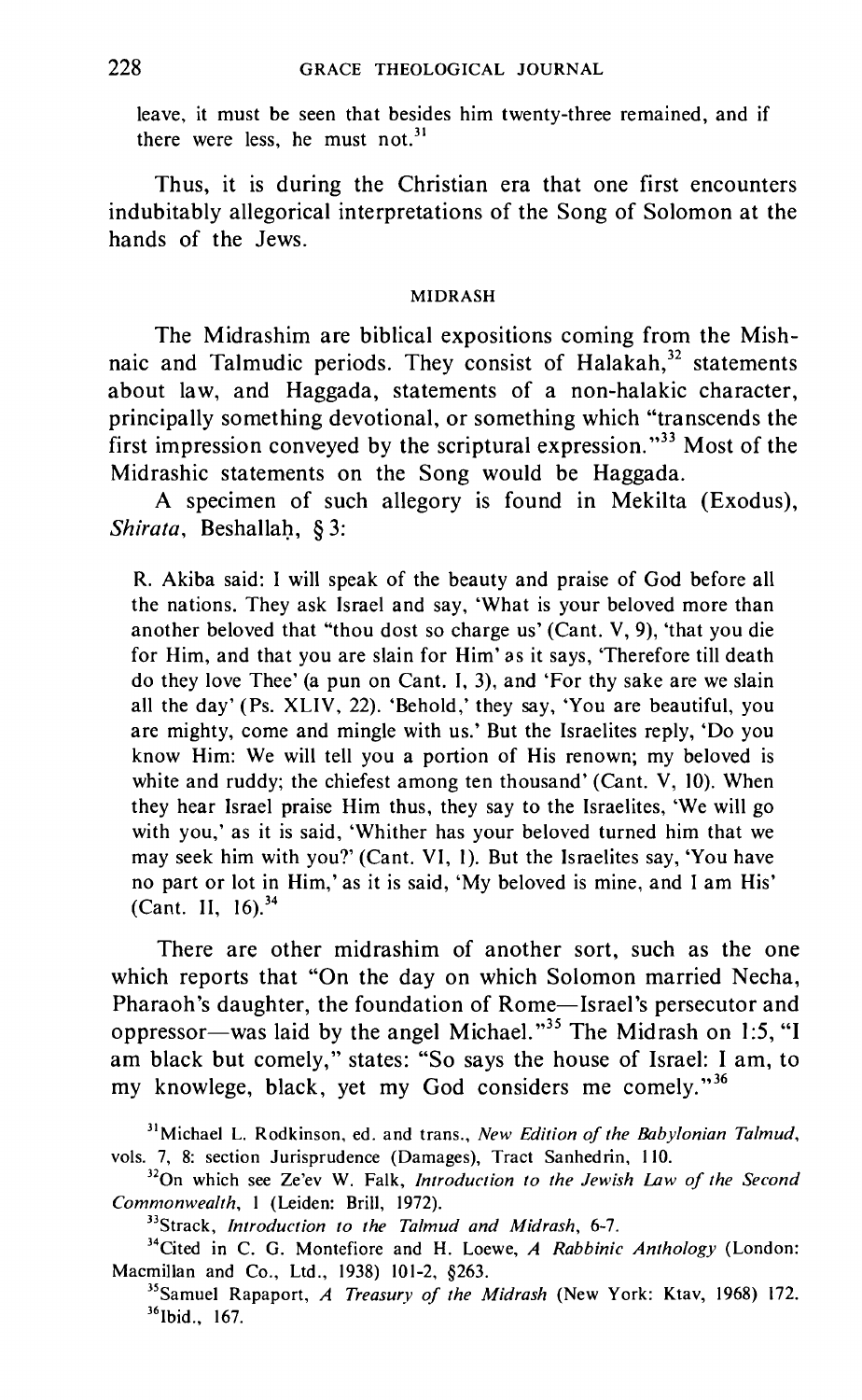But even within the framework of midrashic interpretation, the use of the book was limited. "It was prohibited to use a text of Canticles from which one would develop a homily having a shameful or odious implication."<sup>37</sup> As noted above, Akiba, for example warns that "any one who would dare treat this book as a secular love poem forfeits his share in the World to Come."<sup>38</sup> Another passage carried the consequence even further: "the penalty would not be restricted to the individual but would jeopardize the welfare of all mankind."<sup>39</sup>

There is a considerable difference between the Commentaries and Midrashim on the "Song of Songs" and those on the other books of T'nach. The principle (Shabbath 63a) אין מקרא יוצא מידי פשוטו that no verse of the Torah may be divorced from its plain meaning, does not apply to שיר השירים [the Song of Songs]. On the contrary, our sages explain (Sanhedrin lOla) "Those who recite a verse of שיר השירים as they would a common song, or who read its verses in inappropriate circumstances, bring evil to the world, because the Torah wraps itself in sackcloth, and standing before the Holy One, blessed be He, complains: "Master of the World, Your children have made me a harp on which mockers play...." $^{40}$ 

One final sample will suffice to demonstrate midrashic interpretation. On Cant 1:2, "For your love is better than wine," the midrash says:

Here the words of the Torah are compared to wine. Just as wine makes the heart of man rejoice, as written in Psalms 104:15  $\sim$ לבב 'IV1)N "and wine makes glad the heart of man," so does the Torah, Psalms 19:9 בל 19:9 \*the ordinances of the Lord are right, making the heart rejoice." $\overline{\phantom{a}}$  Just as wine brings joy to the body, so do the words of the Lord comfort the soul: Ps. 94:19 'נפשי ונחומיך ישעשעו# "Thy comforts delight my soul."--Furthermore, the older the wine, the better it becomes, and with the  $i1$ 11r1  $i1$ the words of the Torah, the longer they are instilled in man the more effective they become.<sup>41</sup>

#### TARGUM

Because the legends in it seem to be rather late, and because it makes mention of the Gemara (the last part of the Talmud, completed ca. A.D. 450-500), the Targum on the Song of Solomon is

37Samuel Tobias Lachs, "Prolegomena to Canticles Rabba," *JQR 55* (1965) 237, citing *Cant. R. 1:12 (2:4).*<br><sup>38</sup> lbid., citing *Tosef. Sanh. 12, 10.*<br><sup>39</sup> lbid., citing *Sanh. 101a.*<br><sup>40</sup>Yitzhak I. Broch, *The "Song of Songs" As Echoed in Its Midrash* (New York:

Philipp Feldheim, n.d.) 8-9.<br><sup>41</sup> lbid., 12. A further instance of such midrashic interpretation of the Song may be

seen in Menahem M. Kasher, ed., *Encyclopedia of Biblical Interpretation,* 9 (reprinted; New York: Ktav, 1979), the comments on Exod 19:10, p. 74.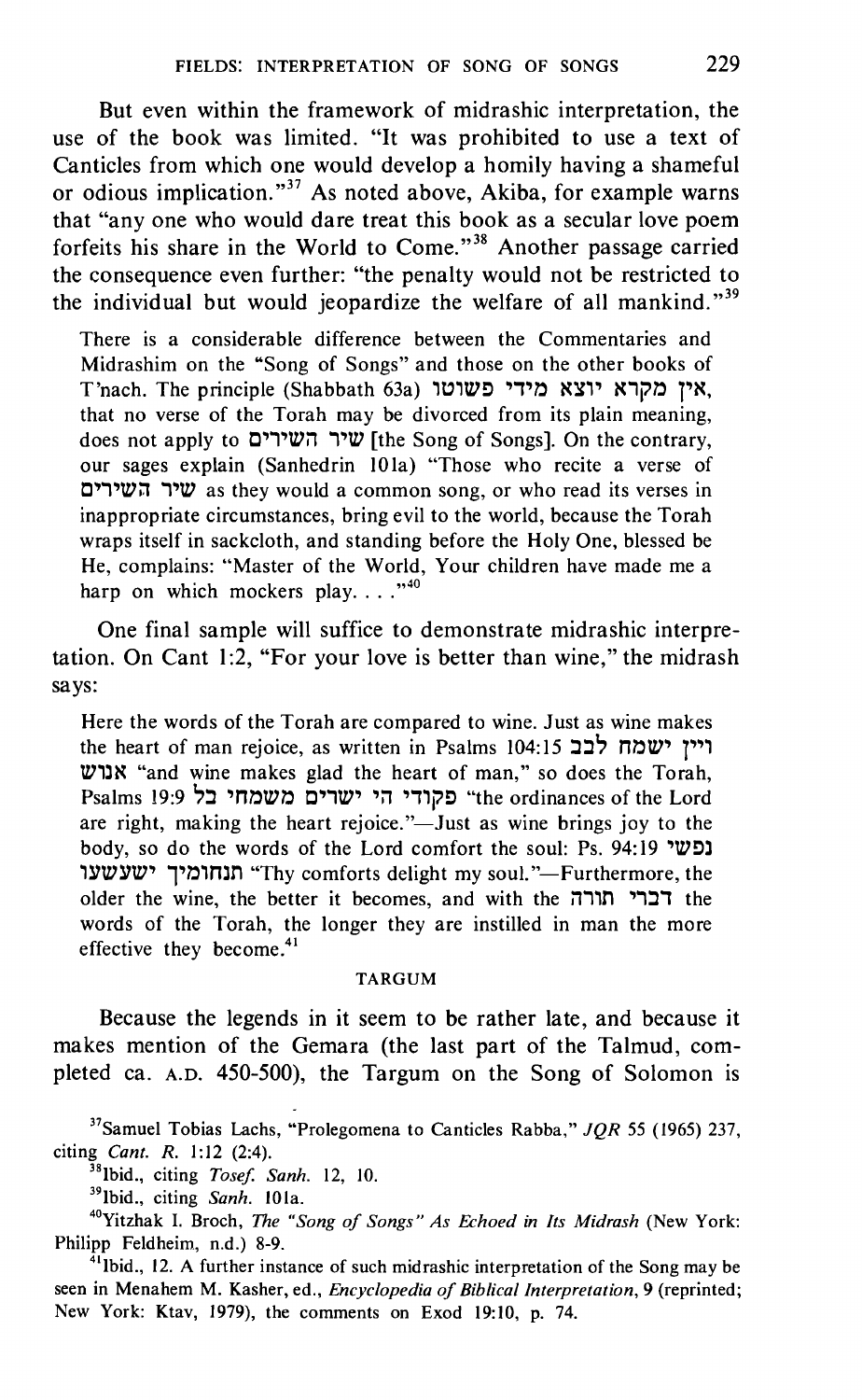usually dated considerably later than much of the other targumic material. Ginsburg argues for a date about the middle of the sixth century, when the Talmuds would have been already complete,<sup>42</sup> but Loewe would date it even later yet. $43$ 

As an aid to the interpretation of the Song the Targum is almost useless, because it allegorizes it beyond recognition.<sup>44</sup> It is, in fact, considered by some to be primarily an anti-Christian (pro-Jewish) apologetic. 45 But as a hermeneutical warning, the Targum is priceless: it shows where the unbridled allegorization of the Song may lead.

A few examples from this Targum will suffice to demonstrate its character. On 1:2, "Let him kiss me with the kisses of his mouth: for thy love is better than wine," the Targum says: "Solomon, the prophet said: Blessed be the Name of the Lord, who hath given us the Law by the hand of Moses, the great Scribe-a Law inscribed upon the two tablets of stone, and hath given us the six orders of the Mishnah and the Gemarah by oral tradition, and communed with us face to face, as a man that kisses his fellow out of the abundance of his affection, loving us, as He does, more than the seventy nations."<sup>46</sup>

On 2: 1, "I am the narcissus of Sharon, the rose of the valleys," the Targum comments: "The Assembly of Israel speaketh: As long as the Sovereign of the Universe suffers His Divine Presence to dwell in my midst, I am like the narcissus fresh from the Garden of Eden, my actions are comely as the rose in the plain of the flower-garden of Eden."<sup>47</sup>

<sup>42</sup>Ginsburg, *Song of Songs and Coheleth*, 28.<br><sup>43</sup>Raphael Loewe, "Apologetic Motifs in the Targum to the Song of Songs," in *Biblical Mot(fs,* ed. by Alexander Altmann (Cambridge: Harvard University, 1966) 163-69. For the hermeneutics of the targumim, see Daniel Patte, *Early ·Jewish Hermeneutic in Palestine* (SBLDS 22; Missoula: Scholars Press, 1975) 55-81, and for a bibliography of literature up to 1966, see R. Le Deaut, *Introduction a Ia Litthature Targumique* (Rome: Institut Biblique Pontifical, 1966); and up to 1972 in Bernard Grossfeld, *A Bibliography of Targum Literature* (2 vols.; New York: Ktav, 1972).<br><sup>44</sup>Still, John Gill considered it valuable enough to append to his commentary,

possibly because he, too, allegorized the Song (John Gill, *An Exposition of the Book*  of Solomon's Song, Commonly Called Canticles [London: Aaron Ward, 1728]).<br><sup>45</sup>Loewe, "Apologetic Motifs in the Targum to the Song of Songs," 173-84.<br><sup>46</sup>Herman Gollancz, trans., "The Targum to 'The Song of Songs,' " in *Th* 

*to the Five Megilloth,* edited by Bernard Grossfeld (New York: Hermon Press, 1973)

180.<br><sup>47</sup> For the text of the Targum, cf. גדולות גדולות, n, *ad loc*. Texts with Babylonian pointing can be found in Alexander Sperber, הבתבי הקדש בארמית, , 11::l (Leiden: E. J. Brill, 1968); and Raphael Hai Melamed, "The Targum to Canticles According to Six Yemen MSS, compared with the 'Textus Receptus' (ed. De Lagarde)," *JQR* 10 (1920) 377-410 and 12 (1921) 57-117. He notes (10, p. 380) that an official Targum to the Hagiographa never existed, but that all the books except Ezra, Nehemiah, and Daniel had Targumim, of which this one is a part. For a further interesting description of this Targum, and a comparison of the midrash with the